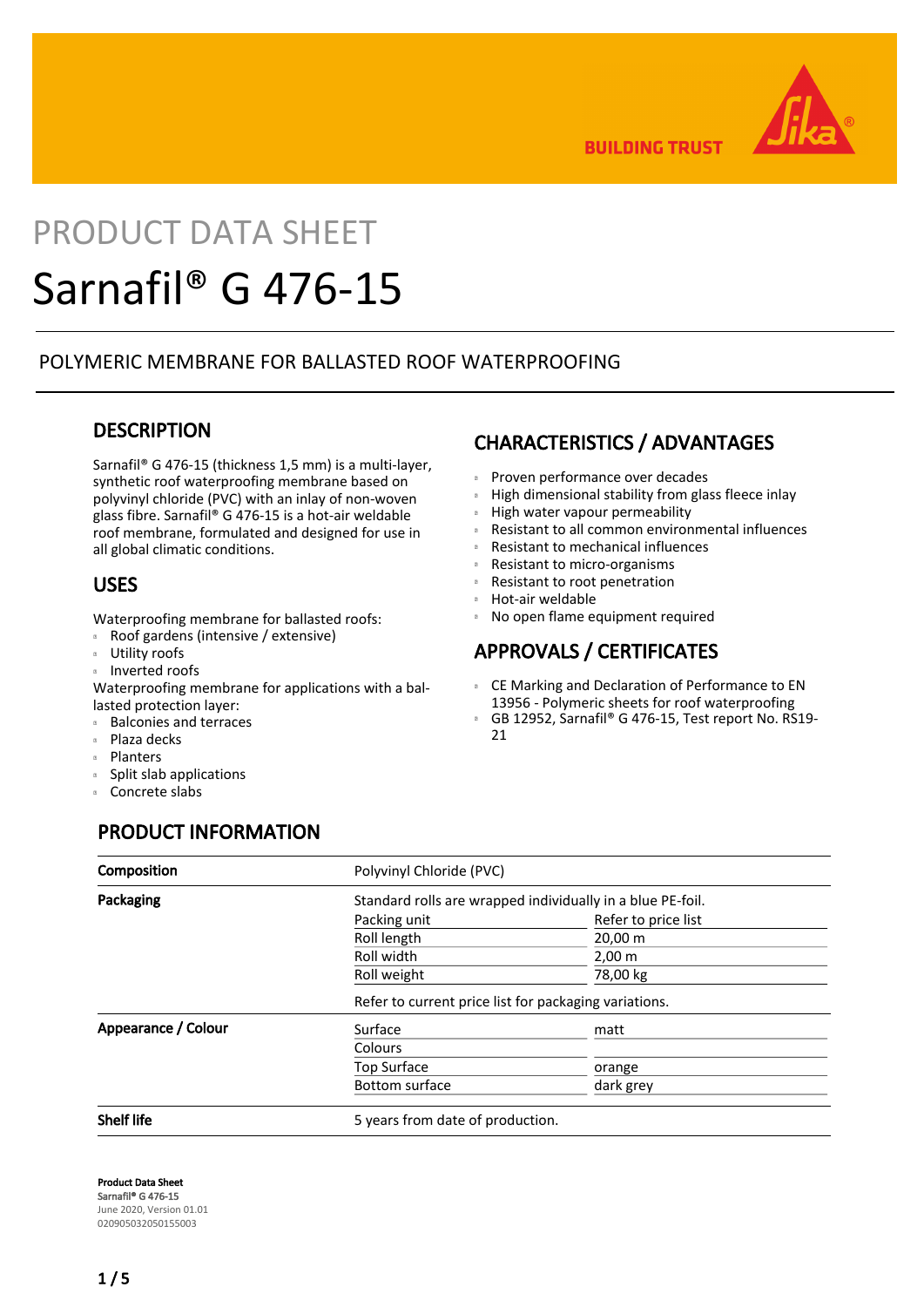| <b>Storage conditions</b>             | Product must be stored in original unopened and undamaged packaging in<br>dry conditions and temperatures between +5 °C and +30 °C. Store in a ho-<br>rizontal position. Do not stack pallets of the rolls on top of each other, or<br>under pallets of any other materials during transport or storage. Always<br>refer to packaging. |                                    |               |
|---------------------------------------|----------------------------------------------------------------------------------------------------------------------------------------------------------------------------------------------------------------------------------------------------------------------------------------------------------------------------------------|------------------------------------|---------------|
| <b>Product Declaration</b>            | EN 13956: Polymeric sheets for roof waterproofing<br>GB 12952 - Type G                                                                                                                                                                                                                                                                 |                                    |               |
| <b>Visible Defects</b>                | Pass                                                                                                                                                                                                                                                                                                                                   |                                    | (EN 1850-2)   |
| Length                                | 20 m (-0 / +5 %)                                                                                                                                                                                                                                                                                                                       |                                    | (EN 1848-2)   |
| Width                                 | $2 m (-0.5 / +1%)$                                                                                                                                                                                                                                                                                                                     |                                    | (EN 1848-2)   |
| <b>Effective Thickness</b>            | 1,5 mm ( $-5$ / $+10$ %)                                                                                                                                                                                                                                                                                                               |                                    | (EN 1849-2)   |
| <b>Overall Thickness</b>              | 1,5 mm (-5 % / +10 %)                                                                                                                                                                                                                                                                                                                  |                                    | (GB 12952)    |
| <b>Straightness</b>                   | $\leq 30$ mm                                                                                                                                                                                                                                                                                                                           |                                    | (EN 1848-2)   |
| <b>Flatness</b>                       | $\leq 10$ mm                                                                                                                                                                                                                                                                                                                           |                                    | (EN 1848-2)   |
| Mass per unit area                    | 1.95 kg/m <sup>2</sup> (-5 % / +10 %)                                                                                                                                                                                                                                                                                                  |                                    | (EN 1849-2)   |
| <b>TECHNICAL INFORMATION</b>          |                                                                                                                                                                                                                                                                                                                                        |                                    |               |
| <b>Resistance to Impact</b>           | hard substrate                                                                                                                                                                                                                                                                                                                         | $\geq 500$ mm                      | (EN 12691)    |
|                                       | soft substrate                                                                                                                                                                                                                                                                                                                         | $\geq 1000$ mm                     |               |
|                                       | watertight                                                                                                                                                                                                                                                                                                                             |                                    | (GB/T20624.2) |
| <b>Resistance to Static Load</b>      | soft substrate                                                                                                                                                                                                                                                                                                                         | $\geq 20$ kg                       | (EN 12730)    |
|                                       | rigid substrate<br>watertight                                                                                                                                                                                                                                                                                                          | $\geq 20$ kg                       | (GB/T328.25)  |
| <b>Resistance to Root Penetration</b> | Pass                                                                                                                                                                                                                                                                                                                                   |                                    | (EN 13948)    |
|                                       | Pass                                                                                                                                                                                                                                                                                                                                   |                                    | (JC/T1075)    |
|                                       | Pass                                                                                                                                                                                                                                                                                                                                   |                                    | (FLL)         |
| <b>Tensile strength</b>               | longitudinal (md) <sup>1)</sup>                                                                                                                                                                                                                                                                                                        | $\geq$ 8,5 N/mm <sup>2</sup>       | (EN 12311-2)  |
|                                       | transversal (cmd) <sup>2)</sup>                                                                                                                                                                                                                                                                                                        | $\geq$ 8,5 N/mm <sup>2</sup>       |               |
|                                       | longitudinal (md) <sup>1)</sup>                                                                                                                                                                                                                                                                                                        | $\geq 10$ MPa                      | (GB/T328.9)   |
|                                       | transversal (cmd) <sup>2)</sup>                                                                                                                                                                                                                                                                                                        | $\geq 10$ MPa                      |               |
|                                       | $^{(1)}$ md =<br>machine direction<br>$2)$ cmd = cross machine direction                                                                                                                                                                                                                                                               |                                    |               |
| Elongation                            | longitudinal $(md)^{1)}$                                                                                                                                                                                                                                                                                                               | $\geq 180\%$                       | (EN 12311-2)  |
|                                       | transversal (cmd) <sup>2)</sup>                                                                                                                                                                                                                                                                                                        | $\geq 180 \%$                      |               |
|                                       | longitudinal (md) <sup>1)</sup><br>transversal (cmd) <sup>2)</sup>                                                                                                                                                                                                                                                                     | $\geq 200 \%$                      | (GB/T328.9)   |
|                                       | $1)$ md = machine direction<br>$2)$ cmd = cross machine direction                                                                                                                                                                                                                                                                      |                                    |               |
| <b>Dimensional stability</b>          | longitudinal (md) <sup>1)</sup><br>transversal (cmd) <sup>2)</sup>                                                                                                                                                                                                                                                                     | $B \le  0,2 $ %<br>$D \le  0,2 $ % | (EN 1107-2)   |
|                                       | $\leq 0.1 \%$                                                                                                                                                                                                                                                                                                                          |                                    | (GB/T328.13)  |
|                                       | $1)$ md = machine direction<br>$2)$ cmd = cross machine direction                                                                                                                                                                                                                                                                      |                                    |               |
| <b>Tear Strength</b>                  | $\geq 50$ N/mm                                                                                                                                                                                                                                                                                                                         |                                    | (GB/T529)     |
| <b>Joint Peel Resistance</b>          | $\geq 3$ N/mm                                                                                                                                                                                                                                                                                                                          |                                    | (GB/T328.21)  |





**BUILDING TRUST** 

2 / 5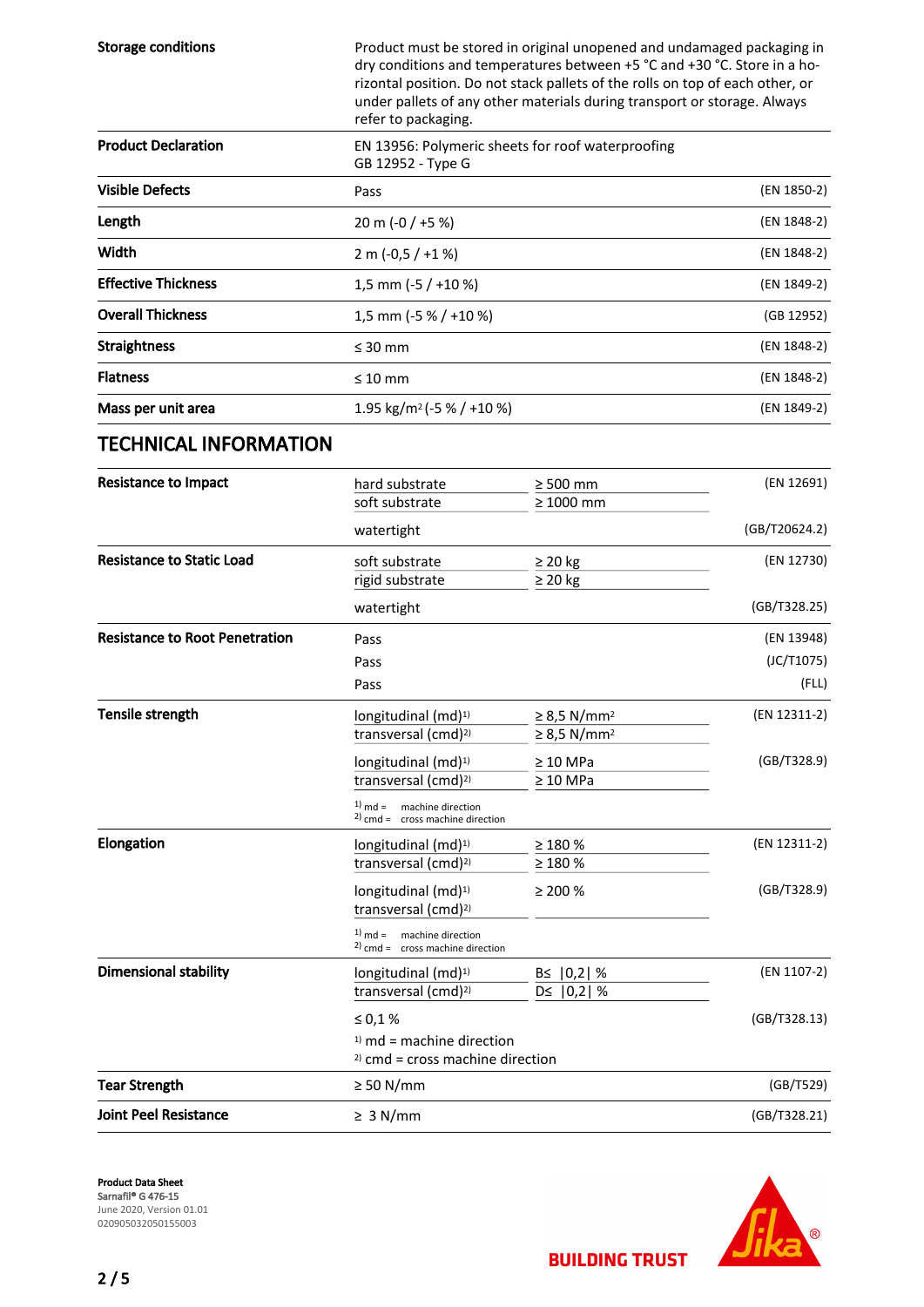| <b>Joint Shear Resistance</b>                         | ≥ 500 N/50 mm                                                                                                                                                                                                                                                                                                                                                                                 |                                                                                                                                                                                                                                                                                                              | (EN 12317-2)              |
|-------------------------------------------------------|-----------------------------------------------------------------------------------------------------------------------------------------------------------------------------------------------------------------------------------------------------------------------------------------------------------------------------------------------------------------------------------------------|--------------------------------------------------------------------------------------------------------------------------------------------------------------------------------------------------------------------------------------------------------------------------------------------------------------|---------------------------|
| <b>Foldability at Low Temperature</b>                 | $≤ -25 °C$                                                                                                                                                                                                                                                                                                                                                                                    |                                                                                                                                                                                                                                                                                                              | (EN 495-5)                |
|                                                       | no crack                                                                                                                                                                                                                                                                                                                                                                                      |                                                                                                                                                                                                                                                                                                              | (GB/T328.15)              |
| <b>Reaction to fire</b>                               | Class E                                                                                                                                                                                                                                                                                                                                                                                       | (EN ISO 11925-2, classification to EN 13501-1)                                                                                                                                                                                                                                                               |                           |
|                                                       | Class E                                                                                                                                                                                                                                                                                                                                                                                       |                                                                                                                                                                                                                                                                                                              | (GB 8624 / EN 13501-1)    |
| <b>Effect of Liquid Chemicals, Including</b><br>Water | On request                                                                                                                                                                                                                                                                                                                                                                                    |                                                                                                                                                                                                                                                                                                              | (EN 1928)                 |
| <b>Resistance to Alkalinity</b>                       | tensile strength retention<br>elongation retention<br>low temperature bend                                                                                                                                                                                                                                                                                                                    | $\geq 85 \%$<br>$\geq 80 \%$<br>no crack                                                                                                                                                                                                                                                                     | (GB/T12952)               |
| <b>Retention of Properties after Heat Age-</b><br>ing | tensile strength retention<br>elongation retention<br>low temperature bend                                                                                                                                                                                                                                                                                                                    | $\geq 85 \%$<br>$\geq 80 \%$<br>no crack                                                                                                                                                                                                                                                                     | (GB/T18244)               |
| <b>Resistance to UV Exposure</b>                      |                                                                                                                                                                                                                                                                                                                                                                                               | Not resistant for permanent exposure to UV irradiation.                                                                                                                                                                                                                                                      |                           |
| <b>Water Vapour Transmission</b>                      | $\mu = 15000$                                                                                                                                                                                                                                                                                                                                                                                 |                                                                                                                                                                                                                                                                                                              | (EN 1931)                 |
| Water absorption                                      | wet weight<br>dry weight                                                                                                                                                                                                                                                                                                                                                                      | $\leq 4\%$<br>≤ -0,4 $%$                                                                                                                                                                                                                                                                                     | (GB/T 12952)              |
| Watertightness                                        | pass<br>watertight                                                                                                                                                                                                                                                                                                                                                                            |                                                                                                                                                                                                                                                                                                              | (EN 1928)<br>(GB/T328.10) |
| <b>SYSTEMS</b>                                        |                                                                                                                                                                                                                                                                                                                                                                                               |                                                                                                                                                                                                                                                                                                              |                           |
| <b>System Structure</b>                               | The following products must be considered for use depending on roof<br>design:<br>Sarnafil® G 410-15 Sheet for detailing<br>Sarnafil® Metal Sheet<br>Sarnabar<br>S-Welding Cord<br>Sarna Seam Cleaner<br>Sarna Cleaner<br>■ S-Felt<br>Ancillary products: wide range of accessories is available e.g. prefabricated<br>parts, roof drains, scuppers, protection sheets and separation layers. |                                                                                                                                                                                                                                                                                                              |                           |
| Compatibility<br><b>APPLICATION INFORMATION</b>       | product properties.                                                                                                                                                                                                                                                                                                                                                                           | Not compatible in direct contact with bitumen, tar, fat, oil, solvent con-<br>taining materials and other plastic materials, e.g. expanded polystyrene<br>(EPS), extruded polystyrene (XPS), polyurethane (PUR), polyisocyanurate<br>(PIR) or phenolic foam (PF). These materials could adversely affect the |                           |

| <b>Ambient Air Temperature</b> | $-20$ °C min. / +60 °C max. |
|--------------------------------|-----------------------------|
| <b>Substrate Temperature</b>   | $-30$ °C min. / +60 °C max. |

# APPLICATION INSTRUCTIONS

## EQUIPMENT

## Hot welding overlap seams

Electric hot-air welding equipment, such as hand held manual hot air welding equipment and pressure

rollers or automatic hot air welding machines with controlled hot-air temperature capability of a minimum +600 °C.

Recommended type of equipment:

- Manual: Leister Triac
- Automatic: Sarnamatic 681

Product Data Sheet Sarnafil® G 476-15 June 2020, Version 01.01 020905032050155003



**BUILDING TRUST**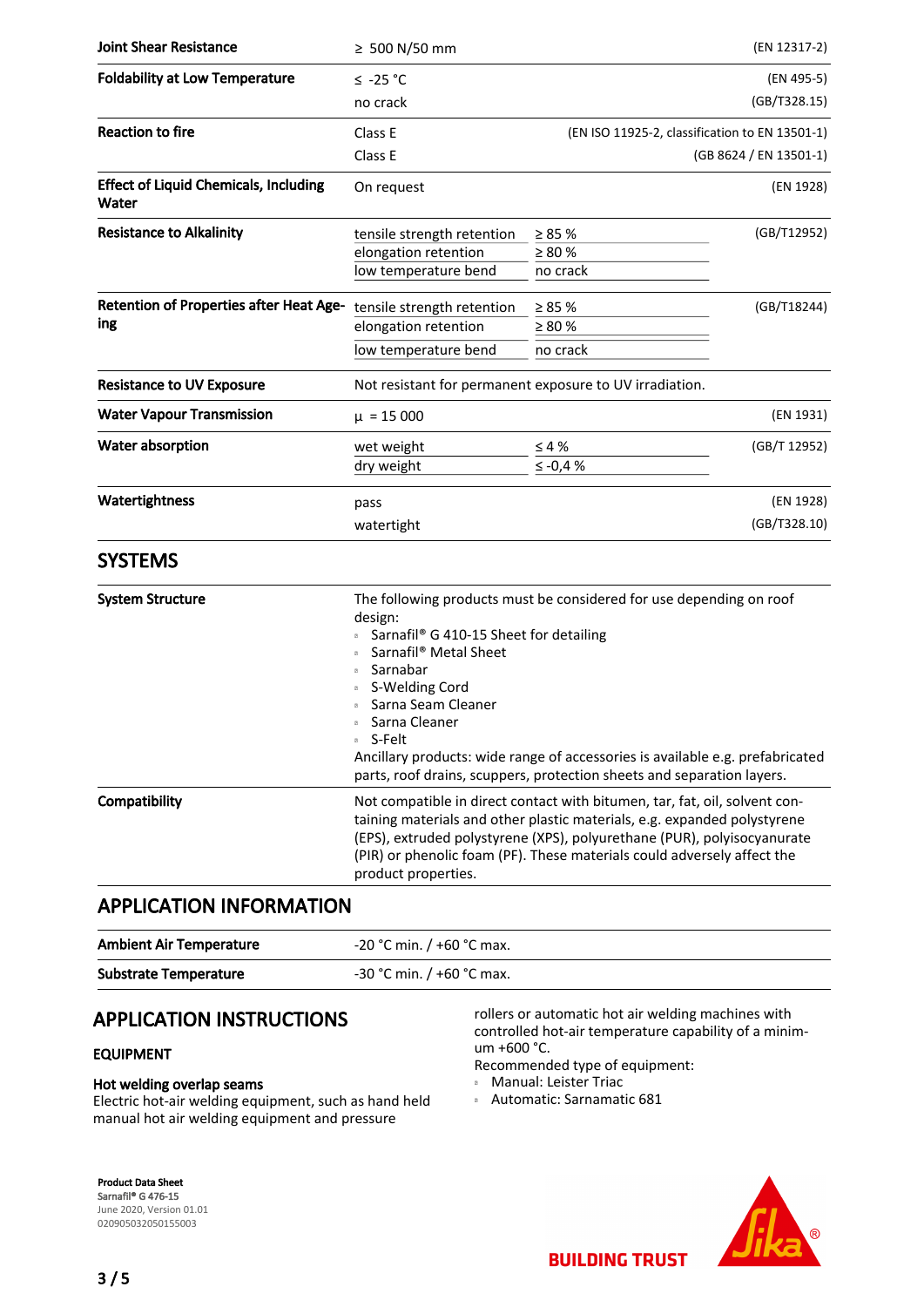### SUBSTRATE QUALITY

- The supporting structure must be of sufficient structural strength to apply all new and existing layers of the roof build-up. Complete roof system must be designed and secured against wind uplift loadings.  $\mathbbm{B}$  .
- The substrate surface must be uniform, smooth and free of any sharp protrusions or burrs, etc. Ē
- Sarnafil® G 476-15 must be separated from any incompatible substrates / materials by an effective separation layer to prevent accelerated ageing. ē
- The supporting layer must be compatible to the membrane, solvent resistant, clean, dry and free of grease and dust. Ē
- Metal sheets must be degreased with Sarna Cleaner before adhesive is applied. ē

## APPLICATION

## Installation procedure

Strictly follow installation procedures as defined in method statements, application manuals and working instructions which must always be adjusted to the actual site conditions.

## Fixing method- General

The waterproofing membrane is installed by loose laying flat without creases and overlapping by 80 mm. It is then covered with ballast or a protection layer immediately after laying and seam welding.

## Balconies, terraces and plaza decks

- A protective sheet of Sarnafil® Protective Sheet or S-Felt Type GK must be installed on top of the Sarnafil® G 476-15 membrane. ē
- The ballasted protective layer (slabs, tiles, etc) must be installed on top of a drainage layer (chippings, gravel, elevated beds or similar). Ē

#### Flashings

Refer to standard details in Application Manual

#### Hot welding overlap seams

Overlap seams must be welded by electric hot-welding equipment. Welding parameters including temperature, machine speed, air flow, pressure and machine settings must be evaluated, adapted and checked on site according to the type of equipment and the climatic conditions prior to welding. The effective width of welded overlaps by hot-air must be a minimum 20 mm.

#### Testing overlap seams

The seams must be mechanically tested with screwdriver (rounded edges) to ensure the integrity/completion of the weld. Any imperfections must be rectified by hot-air welding.

# FURTHER INFORMATION

#### Installation

Application Manual

## IMPORTANT CONSIDERATIONS

Installation work must only be carried out by Sika® trained and approved contractors experienced in this type of application.

- Ensure Sarnafil® G 476-15 is prevented from direct contact with incompatible materials (refer to compatibility section). ű
- Do not apply to wet, damp or unclean surfaces
- The use of some ancillary products such as adhesives, cleaners and solvents is limited to temperatures above +5 °C. Observe temperature limitations in the appropriate Product Data Sheets. ű
- Special measures may be compulsory for installation below +5 °C ambient temperature due to safety requirements in accordance with national regulations Œ

# BASIS OF PRODUCT DATA

All technical data stated in this Data Sheet are based on laboratory tests. Actual measured data may vary due to circumstances beyond our control.

# LOCAL RESTRICTIONS

Note that as a result of specific local regulations the declared data and recommended uses for this product may vary from country to country. Consult the local Product Data Sheet for the exact product data and uses.

# ECOLOGY, HEALTH AND SAFETY

Fresh air ventilation must be ensured, when working (welding) in closed rooms.

## REGULATION (EC) NO 1907/2006 - REACH

This product is an article as defined in article 3 of regulation (EC) No 1907/2006 (REACH). It contains no substances which are intended to be released from the article under normal or reasonably foreseeable conditions of use. A safety data sheet following article 31 of the same regulation is not needed to bring the product to the market, to transport or to use it. For safe use follow the instructions given in the product data sheet. Based on our current knowledge, this product does not contain SVHC (substances of very high concern) as listed in Annex XIV of the REACH regulation or on the candidate list published by the European Chemicals Agency in concentrations above 0,1 % (w/w).

Product Data Sheet Sarnafil® G 476-15 June 2020, Version 01.01 020905032050155003